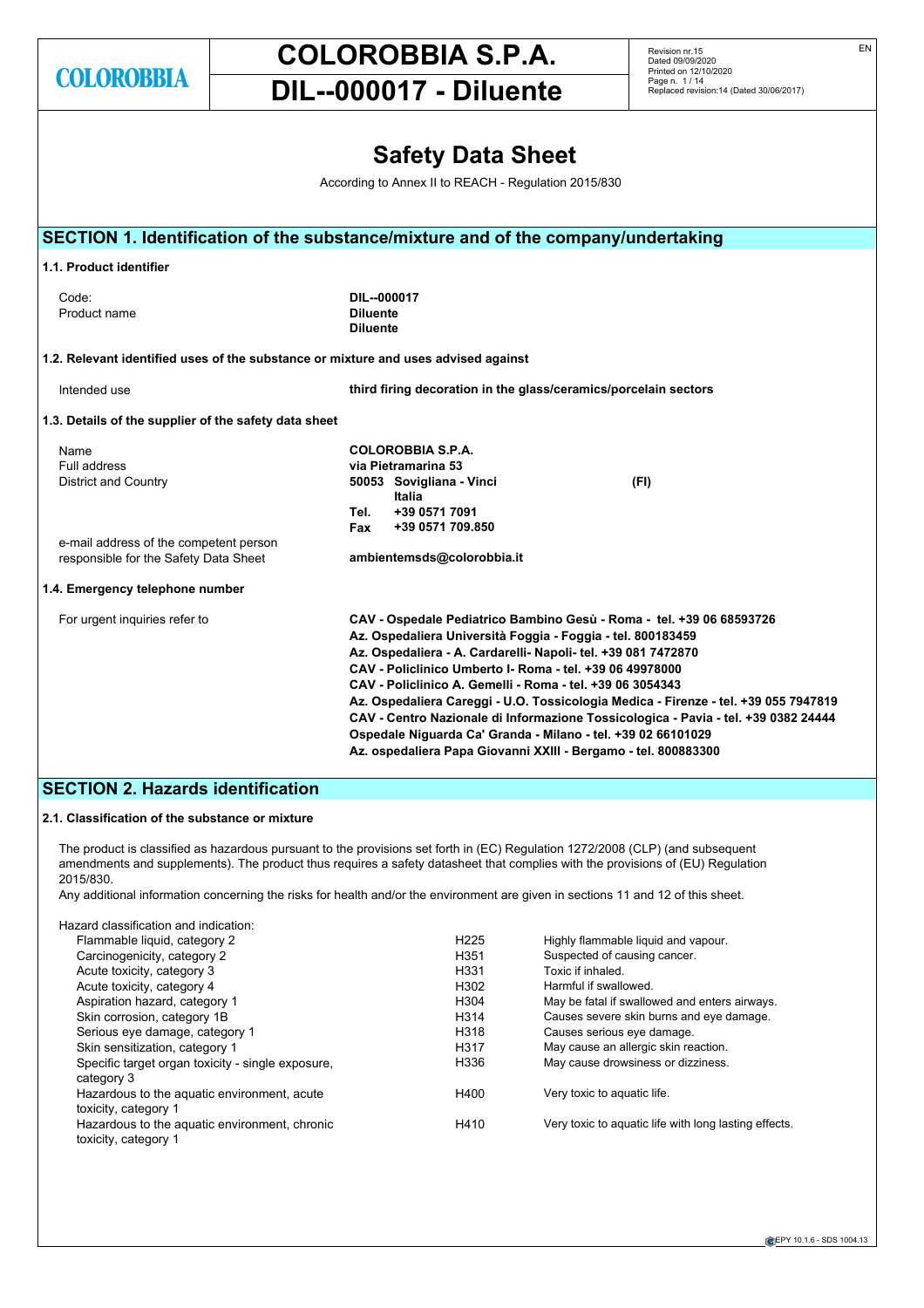# **COLOROBBIA S.P.A. DIL--000017 - Diluente**

Revision nr.15 Dated 09/09/2020 Printed on 12/10/2020 Page n. 2 / 14 Replaced revision:14 (Dated 30/06/2017)

# **SECTION 2. Hazards identification** ... / >>

### **2.2. Label elements**

Hazard labelling pursuant to EC Regulation 1272/2008 (CLP) and subsequent amendments and supplements.

Hazard pictograms:

| Signal words:      | Danger                                                |
|--------------------|-------------------------------------------------------|
| Hazard statements: |                                                       |
| H225               | Highly flammable liguid and vapour.                   |
| H351               | Suspected of causing cancer.                          |
| H331               | Toxic if inhaled.                                     |
| H302               | Harmful if swallowed                                  |
| H304               | May be fatal if swallowed and enters airways.         |
| H314               | Causes severe skin burns and eye damage.              |
| H317               | May cause an allergic skin reaction.                  |
| H336               | May cause drowsiness or dizziness.                    |
| H410               | Very toxic to aquatic life with long lasting effects. |
| <b>EUH208</b>      | Contains:<br>Citronella Oil, Java                     |
|                    | May produce an allergic reaction.                     |

#### Precautionary statements:

| $i$ cuadului lai y statements.     |                                                                                                                                                                                             |
|------------------------------------|---------------------------------------------------------------------------------------------------------------------------------------------------------------------------------------------|
| <b>P210</b>                        | Keep away from heat, hot surfaces, sparks, open flames and other ignition sources. No smoking.                                                                                              |
| <b>P260</b>                        | Do not breathe dust / fume / gas / mist / vapours / spray.                                                                                                                                  |
| <b>P331</b>                        | Do NOT induce vomiting.                                                                                                                                                                     |
| P305+P351+P338                     | IF IN EYES: Rinse cautiously with water for several minutes. Remove contact lenses, if present and easy to do.<br>Continue rinsing.                                                         |
| P303+P361+P353<br>P <sub>280</sub> | IF ON SKIN (or hair): Take off immediately all contaminated clothing. Rinse skin with water [or shower].<br>Wear protective gloves/ protective clothing / eye protection / face protection. |
| Contains:                          | 1,2,3,4-tetrahydronaphthalene<br>Decahydronaphthalene<br><b>TURPENTINE</b><br><b>CYCLOHEXANE</b>                                                                                            |

# **2.3. Other hazards**

On the basis of available data, the product does not contain any PBT or vPvB in percentage ≥ than 0,1%.

# **SECTION 3. Composition/information on ingredients**

# **3.2. Mixtures**

| Contains:                                |                           |                   |                                                                                                                                                                                             |
|------------------------------------------|---------------------------|-------------------|---------------------------------------------------------------------------------------------------------------------------------------------------------------------------------------------|
| <b>Identification</b>                    | $x =$ Conc. %             |                   | Classification 1272/2008 (CLP)                                                                                                                                                              |
| <b>CYCLOHEXANE</b><br>CAS                | 110-82-7                  | $40 \le x \le 60$ | Flam. Lig. 2 H225, Asp. Tox. 1 H304, Skin Irrit. 2 H315, STOT SE 3 H336,<br>Aquatic Acute 1 H400 M=1, Aquatic Chronic 1 H410 M=1                                                            |
| EC.<br><b>INDEX</b><br><b>TURPENTINE</b> | 203-806-2<br>601-017-00-1 |                   |                                                                                                                                                                                             |
| CAS                                      | 8006-64-2                 | $10 \le x < 25$   | Flam. Lig. 3 H226, Acute Tox. 4 H302, Acute Tox. 4 H312, Acute Tox. 4 H332,<br>Asp. Tox. 1 H304, Eye Irrit. 2 H319, Skin Irrit. 2 H315, Skin Sens. 1 H317,<br><b>Aquatic Chronic 2 H411</b> |
| EC.<br><b>INDEX</b>                      | 232-350-7<br>650-002-00-6 |                   |                                                                                                                                                                                             |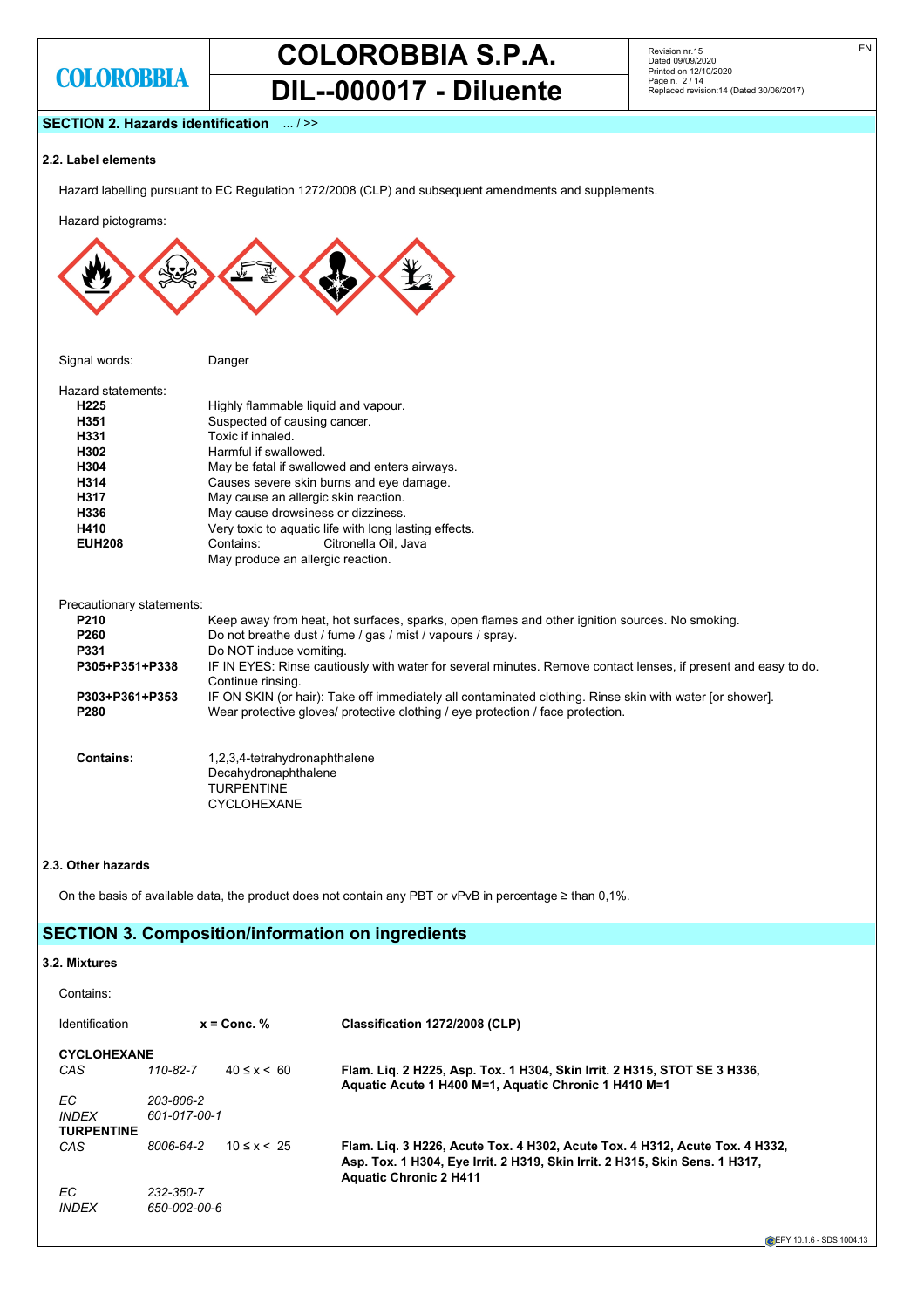

Revision nr.15 Dated 09/09/2020 Printed on 12/10/2020 Page n. 3 / 14 Replaced revision:14 (Dated 30/06/2017)

# **SECTION 3. Composition/information on ingredients** ... / >>

| Reg. no.                      | 01-2119553060-53 |                       |                                                                                                                             |
|-------------------------------|------------------|-----------------------|-----------------------------------------------------------------------------------------------------------------------------|
| Decahydronaphthalene          |                  |                       |                                                                                                                             |
| CAS                           | $91 - 17 - 8$    | $15 \le x < 25$       | Flam. Lig. 3 H226, Acute Tox. 3 H331, Asp. Tox. 1 H304, Skin Corr. 1B H314,<br>Eye Dam. 1 H318, Aquatic Chronic 1 H410 M=10 |
| EC.                           | 202-046-9        |                       |                                                                                                                             |
| <b>INDEX</b>                  |                  |                       |                                                                                                                             |
| Reg. no.                      |                  | 01-2119565127-37-XXXX |                                                                                                                             |
| <b>ETHYL ACETATE</b>          |                  |                       |                                                                                                                             |
| CAS                           | 141-78-6         | $5 \leq x \leq 9$     | Flam. Lig. 2 H225, Eye Irrit. 2 H319, STOT SE 3 H336, EUH066                                                                |
| EC                            | 205-500-4        |                       |                                                                                                                             |
| <i><b>INDEX</b></i>           | 607-022-00-5     |                       |                                                                                                                             |
| Reg. no.                      | 01-2119475103-46 |                       |                                                                                                                             |
| 1,2,3,4-tetrahydronaphthalene |                  |                       |                                                                                                                             |
| CAS                           | 119-64-2         | $2.5 \le x \le 5$     | Carc. 2 H351, Eye Irrit. 2 H319, Skin Irrit. 2 H315, Aquatic Chronic 2 H411, EUH019                                         |
| EC.                           | 204-340-2        |                       |                                                                                                                             |
| <i><b>INDEX</b></i>           | 601-045-00-4     |                       |                                                                                                                             |
| Reg. no.                      |                  | 01-2119539463-37-XXXX |                                                                                                                             |
| <b>CYCLOHEXANOL</b>           |                  |                       |                                                                                                                             |
| CAS                           | 108-93-0         | $1 \leq x \leq 5$     | Acute Tox. 4 H302, Acute Tox. 4 H332, Skin Irrit. 2 H315, STOT SE 3 H335                                                    |
| EC.                           | 203-630-6        |                       |                                                                                                                             |
| <i><b>INDEX</b></i>           | 603-009-00-3     |                       |                                                                                                                             |
| Reg. no.                      |                  | 01-2119447488-26-XXXX |                                                                                                                             |
| Citronella Oil, Java          |                  |                       |                                                                                                                             |
| CAS                           | 8000-29-1        | $0.5 \le x \le 1$     | Eye Dam. 1 H318, Skin Irrit. 2 H315, Skin Sens. 1 H317, Aquatic Chronic 2 H411                                              |
| ЕC                            |                  |                       |                                                                                                                             |
| <b>INDEX</b>                  |                  |                       |                                                                                                                             |
|                               |                  |                       |                                                                                                                             |

The full wording of hazard (H) phrases is given in section 16 of the sheet.

# **SECTION 4. First aid measures**

# **4.1. Description of first aid measures**

EYES: Remove contact lenses, if present. Wash immediately with plenty of water for at least 15 minutes, opening the eyelids fully. If problem persists, seek medical advice.

SKIN: Remove contaminated clothing. Rinse skin with a shower immediately. Get medical advice/attention immediately. Wash contaminated clothing before using it again.

INHALATION: Remove to open air. If the subject stops breathing, administer artificial respiration. Get medical advice/attention immediately. INGESTION: Get medical advice/attention immediately. Do not induce vomiting. Do not administer anything not explicitly authorised by a doctor.

# **4.2. Most important symptoms and effects, both acute and delayed**

Specific information on symptoms and effects caused by the product are unknown.

#### **4.3. Indication of any immediate medical attention and special treatment needed**

in the event of an accident or if you feel unwell, contact a beggar or a poison center

# **SECTION 5. Firefighting measures**

#### **5.1. Extinguishing media**

SUITABLE EXTINGUISHING EQUIPMENT

Extinguishing substances are: carbon dioxide, foam, chemical powder. For product loss or leakage that has not caught fire, water spray can be used to disperse flammable vapours and protect those trying to stem the leak.

UNSUITABLE EXTINGUISHING EQUIPMENT

Do not use jets of water. Water is not effective for putting out fires but can be used to cool containers exposed to flames to prevent explosions.

### **5.2. Special hazards arising from the substance or mixture**

HAZARDS CAUSED BY EXPOSURE IN THE EVENT OF FIRE Excess pressure may form in containers exposed to fire at a risk of explosion. Do not breathe combustion products.

#### **5.3. Advice for firefighters**

GENERAL INFORMATION Use jets of water to cool the containers to prevent product decomposition and the development of substances potentially hazardous for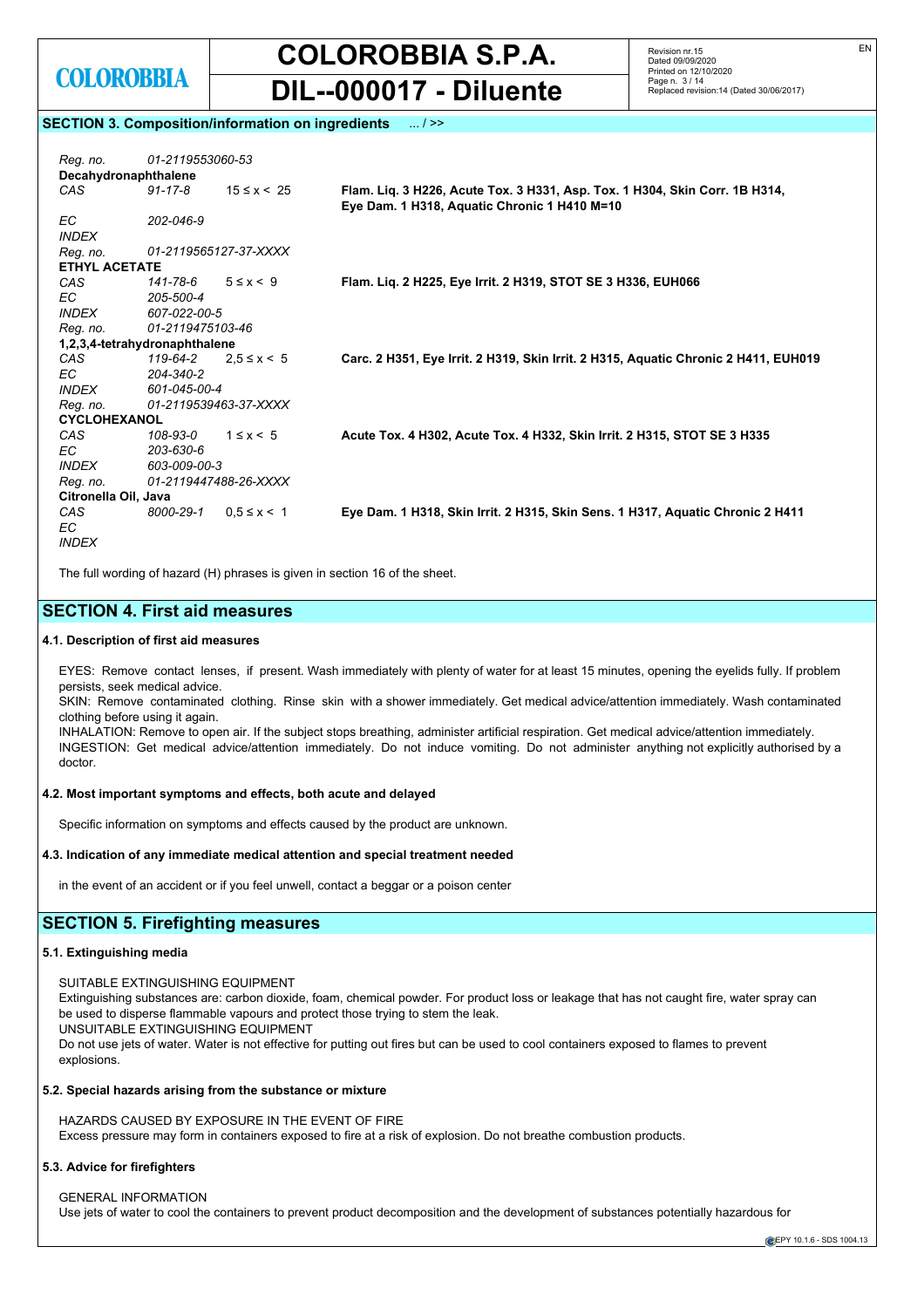

# **COLOROBBIA S.P.A.**

**DIL--000017 - Diluente**

Revision nr.15 Dated 09/09/2020 Printed on 12/10/2020 Page n. 4 / 14 Replaced revision:14 (Dated 30/06/2017)

health. Always wear full fire prevention gear. Collect extinguishing water to prevent it from draining into the sewer system. Dispose of contaminated water used for extinction and the remains of the fire according to applicable regulations.SPECIAL PROTECTIVE EQUIPMENT FOR FIRE-FIGHTERS

Normal fire fighting clothing i.e. fire kit (BS EN 469), gloves (BS EN 659) and boots (HO specification A29 and A30) in combination with self-contained open circuit positive pressure compressed air breathing apparatus (BS EN 137).

# **SECTION 6. Accidental release measures**

#### **6.1. Personal precautions, protective equipment and emergency procedures**

Block the leakage if there is no hazard.

Wear suitable protective equipment (including personal protective equipment referred to under Section 8 of the safety data sheet) to prevent any contamination of skin, eyes and personal clothing. These indications apply for both processing staff and those involved in emergency procedures.

Send away individuals who are not suitably equipped. Use explosion-proof equipment. Eliminate all sources of ignition (cigarettes, flames, sparks, etc.) from the leakage site.

#### **6.2. Environmental precautions**

The product must not penetrate into the sewer system or come into contact with surface water or ground water.

# **6.3. Methods and material for containment and cleaning up**

Collect the leaked product into a suitable container. Evaluate the compatibility of the container to be used, by checking section 10. Absorb the remainder with inert absorbent material. Make sure the leakage site is well aired. Contaminated material should be disposed of in compliance with the provisions set forth in point 13.

#### **6.4. Reference to other sections**

Any information on personal protection and disposal is given in sections 8 and 13.

# **SECTION 7. Handling and storage**

### **7.1. Precautions for safe handling**

Keep away from heat, sparks and naked flames; do not smoke or use matches or lighters. Without adequate ventilation, vapours may accumulate at ground level and, if ignited, catch fire even at a distance, with the danger of backfire. Avoid bunching of electrostatic charges. When performing transfer operations involving large containers, connect to an earthing system and wear antistatic footwear. Vigorous stirring and flow through the tubes and equipment may cause the formation and accumulation of electrostatic charges. In order to avoid the risk of fires and explosions, never use compressed air when handling. Open containers with caution as they may be pressurised. Do not eat, drink or smoke during use. Avoid leakage of the product into the environment.

### **7.2. Conditions for safe storage, including any incompatibilities**

Store only in the original container. Store the containers sealed, in a well ventilated place, away from direct sunlight. Store in a cool and well ventilated place, keep far away from sources of heat, naked flames and sparks and other sources of ignition. Keep containers away from any incompatible materials, see section 10 for details.

#### **7.3. Specific end use(s)**

Information not available

# **SECTION 8. Exposure controls/personal protection**

#### **8.1. Control parameters**

Regulatory References:

| <b>BGR</b> | България        | МИНИСТЕРСТВО НА ТРУДА И СОЦИАЛНАТА ПОЛИТИКА МИНИСТЕРСТВО НА<br>ЗДРАВЕОПАЗВАНЕТО НАРЕДБА № 13 от 30 декември 2003 г (4 Септември 2018г)                                             |
|------------|-----------------|------------------------------------------------------------------------------------------------------------------------------------------------------------------------------------|
| CZE        | Česká Republika | Nařízení vlády č. 246/2018 Sb. Nařízení vlády, kterým se mění nařízení vlády č. 361/2007 Sb.,<br>kterým se stanoví podmínky ochrany zdraví při práci, ve znění pozdějších předpisů |
| DEU        | Deutschland     | TRGS 900 - Seite 1 von 69 (Fassung 29.03.2019)- Liste der Arbeitsplatzgrenzwerte und<br>Kurzzeitwerte                                                                              |
| <b>ESP</b> | España          | LÍMITES DE EXPOSICIÓN PROFESIONAL PARA AGENTES QUÍMICOS EN ESPAÑA 2019                                                                                                             |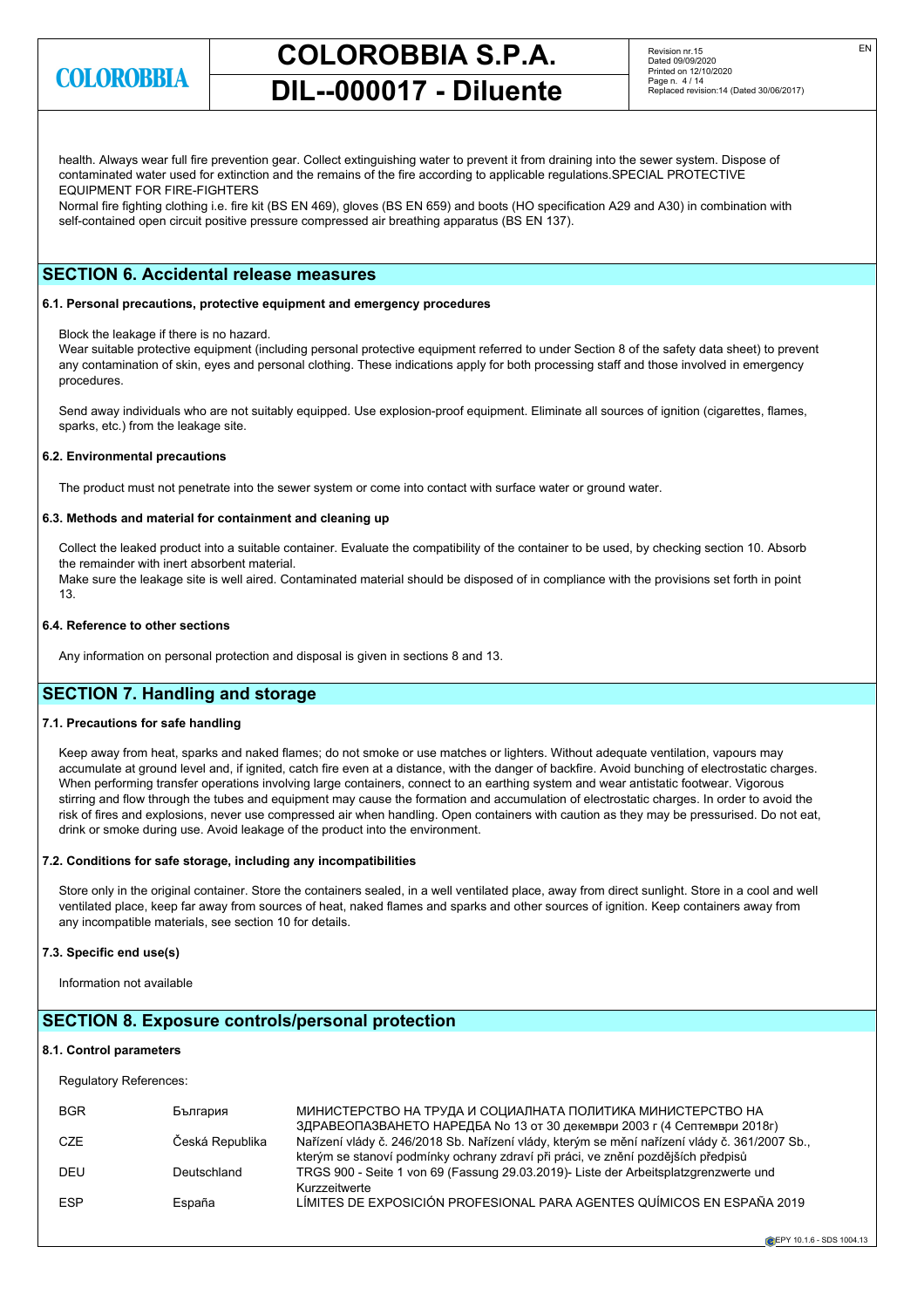**COLOROBBIA S.P.A.**

**DIL--000017 - Diluente**

# **SECTION 8. Exposure controls/personal protection** ... / >>

Revision nr.15 Dated 09/09/2020 Printed on 12/10/2020 Page n. 5 / 14 Replaced revision:14 (Dated 30/06/2017)

|            |                  | (INSST)                                                                                                                                                                   |
|------------|------------------|---------------------------------------------------------------------------------------------------------------------------------------------------------------------------|
| <b>FRA</b> | France           | Valeurs limites d'exposition professionnelle aux agents chimiques en France. ED 984 - INRS                                                                                |
| <b>GRC</b> | Ελλάδα           | ΕΦΗΜΕΡΙΔΑ ΤΗΣ ΚΥΒΕΡΝΗΣΕΩΣ - ΤΕΥΧΟΣ ΠΡΩΤΟ Αρ. Φύλλου 152 - 21 Αυγούστου 2018                                                                                               |
| ITA.       | Italia           | Decreto Legislativo 9 Aprile 2008, n.81                                                                                                                                   |
| <b>NLD</b> | Nederland        | Regeling van de Staatssecretaris van Sociale Zaken en Werkgelegenheid van 13 juli 2018,                                                                                   |
|            |                  | 2018-0000118517 tot wijziging van de Arbeidsomstandighedenregeling in verband met de                                                                                      |
|            |                  | implementatie van Richtlijn 2017/164 in Bijlage XIII                                                                                                                      |
| <b>PRT</b> | Portugal         | Ministério da Economia e do Emprego Consolida as prescrições mínimas em matéria de                                                                                        |
|            |                  | protecção dos trabalhadores contra os riscos para a segurança e a saúde devido à exposição a                                                                              |
|            |                  | agentes químicos no trabalho - Diário da República, 1.ª série - N.º 111 - 11 de junho de 2018                                                                             |
| <b>POL</b> | Polska           | ROZPORZĄDZENIE MINISTRA RODZINY, PRACY I POLITYKI SPOŁECZNEJ z dnia 12                                                                                                    |
|            |                  | czerwca 2018 r                                                                                                                                                            |
| <b>ROU</b> | România          | HOTĂRÂRE nr. 584 din 2 august 2018 pentru modificarea Hotărârii Guvernului nr. 1.218/2006                                                                                 |
|            |                  | privind stabilirea cerințelor minime de securitate și sănătate în muncă pentru asigurarea protecției                                                                      |
|            |                  | lucrătorilor împotriva riscurilor legate de prezența agenților chimici                                                                                                    |
| <b>SVN</b> | Slovenija        | Uradni list Republike Slovenije 20.12.2019 - Uradnem listu RS št. 78/19 -PRAVILNIK o varovanju<br>delavcev pred tveganji zaradi izpostavljenosti kemičnim snovem pri delu |
| <b>TUR</b> | Türkiye          | 23.06.2017 tarihli, 30105 sayılı, KKDİK Ek II Yönetmelik hükümlerine uygun düzenlenmiştir                                                                                 |
| <b>GBR</b> | United Kingdom   | EH40/2005 Workplace exposure limits (Third edition, published 2018)                                                                                                       |
| EU         | OEL EU           | Directive (EU) 2019/1831; Directive (EU) 2019/130; Directive (EU) 2019/983; Directive (EU)                                                                                |
|            |                  | 2017/2398; Directive (EU) 2017/164; Directive 2009/161/EU; Directive 2006/15/EC; Directive                                                                                |
|            |                  | 2004/37/EC; Directive 2000/39/EC; Directive 98/24/EC; Directive 91/322/EEC.                                                                                               |
|            | <b>TLV-ACGIH</b> | ACGIH 2019                                                                                                                                                                |
|            |                  |                                                                                                                                                                           |

| <b>CYCLOHEXANE</b>           |            |        |       |            |     |                        |  |  |  |  |
|------------------------------|------------|--------|-------|------------|-----|------------------------|--|--|--|--|
| <b>Threshold Limit Value</b> |            |        |       |            |     |                        |  |  |  |  |
| Type                         | Country    | TWA/8h |       | STEL/15min |     | Remarks / Observations |  |  |  |  |
|                              |            | mg/m3  | ppm   | mg/m3      | ppm |                        |  |  |  |  |
| <b>TLV</b>                   | <b>BGR</b> | 700    | 200   |            |     |                        |  |  |  |  |
| <b>TLV</b>                   | <b>CZE</b> | 700    | 200,2 | 2000       | 572 |                        |  |  |  |  |
| <b>AGW</b>                   | <b>DEU</b> | 700    | 200   | 2800       | 800 |                        |  |  |  |  |
| <b>MAK</b>                   | DEU        | 700    | 200   | 2800       | 800 |                        |  |  |  |  |
| <b>VLA</b>                   | <b>ESP</b> | 700    | 200   |            |     |                        |  |  |  |  |
| <b>VLEP</b>                  | <b>FRA</b> | 700    | 200   | 1300       | 375 | 11                     |  |  |  |  |
| <b>TLV</b>                   | <b>GRC</b> | 700    | 200   |            |     |                        |  |  |  |  |
| <b>VLEP</b>                  | <b>ITA</b> | 350    | 100   |            |     |                        |  |  |  |  |
| <b>TGG</b>                   | <b>NLD</b> | 700    |       | 1400       |     |                        |  |  |  |  |
| <b>VLE</b>                   | <b>PRT</b> | 700    | 200   |            |     |                        |  |  |  |  |
| NDS/NDSCh                    | <b>POL</b> | 300    |       | 1000       |     | <b>SKIN</b>            |  |  |  |  |
| <b>TLV</b>                   | <b>ROU</b> | 700    | 200   |            |     |                        |  |  |  |  |
| MV.                          | <b>SVN</b> | 700    | 200   | 2800       | 800 |                        |  |  |  |  |
| <b>ESD</b>                   | <b>TUR</b> | 700    | 200   |            |     |                        |  |  |  |  |
| WEL                          | <b>GBR</b> | 350    | 100   | 1050       | 300 |                        |  |  |  |  |
| OEL                          | EU         | 700    | 200   |            |     |                        |  |  |  |  |
| <b>TLV-ACGIH</b>             |            | 344    | 100   |            |     |                        |  |  |  |  |

| <b>TURPENTINE</b>            |            |        |     |            |     |                        |  |  |  |  |
|------------------------------|------------|--------|-----|------------|-----|------------------------|--|--|--|--|
| <b>Threshold Limit Value</b> |            |        |     |            |     |                        |  |  |  |  |
| Type                         | Country    | TWA/8h |     | STEL/15min |     | Remarks / Observations |  |  |  |  |
|                              |            | mg/m3  | ppm | mg/m3      | ppm |                        |  |  |  |  |
| TLV                          | <b>BGR</b> | 300    |     |            |     |                        |  |  |  |  |
| <b>TLV</b>                   | <b>CZE</b> | 300    |     | 800        |     |                        |  |  |  |  |
| <b>VLA</b>                   | <b>ESP</b> | 113    | 20  |            |     |                        |  |  |  |  |
| <b>VLEP</b>                  | <b>FRA</b> | 560    | 100 |            |     |                        |  |  |  |  |
| TLV                          | <b>GRC</b> | 560    | 100 | 840        | 150 |                        |  |  |  |  |
| <b>TGG</b>                   | <b>NLD</b> | 560    |     |            |     |                        |  |  |  |  |
| NDS/NDSCh                    | POL        | 112    |     | 300        |     |                        |  |  |  |  |
| TLV                          | ROU        | 400    |     | 500        |     | <b>SKIN</b>            |  |  |  |  |
| <b>MV</b>                    | <b>SVN</b> | 560    | 100 | 560        | 100 | <b>SKIN</b>            |  |  |  |  |
| WEL                          | <b>GBR</b> | 566    | 100 | 850        | 150 |                        |  |  |  |  |
| <b>TLV-ACGIH</b>             |            | 111    | 20  |            |     |                        |  |  |  |  |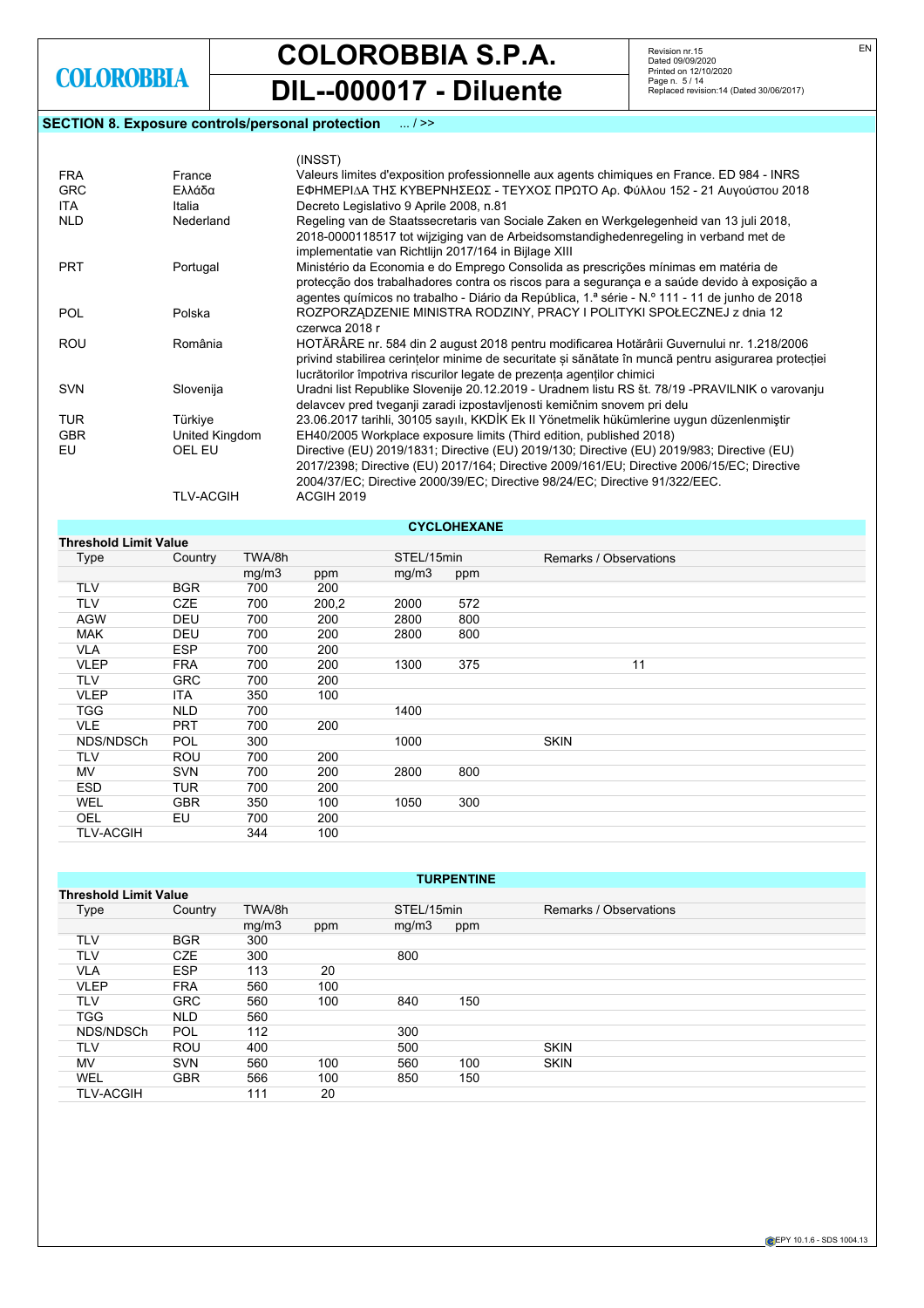# **COLOROBBIA S.P.A. DIL--000017 - Diluente**

Revision nr.15 Dated 09/09/2020 Printed on 12/10/2020 Page n. 6 / 14 Replaced revision:14 (Dated 30/06/2017)

# **SECTION 8. Exposure controls/personal protection** ... / >>

| <b>Threshold Limit Value</b><br>Country | TWA/8h<br>mg/m3<br>100                                                                                                                                                                   | ppm                                                                                                                                                                                                                          | STEL/15min                                                                                                                                                                                                                                                                                                                       | Decahydronaphthalene                                                                                                                                                                                | Remarks / Observations                                                                                                                                                    |                                 |                                                                                                                                            |                                                                                                           |
|-----------------------------------------|------------------------------------------------------------------------------------------------------------------------------------------------------------------------------------------|------------------------------------------------------------------------------------------------------------------------------------------------------------------------------------------------------------------------------|----------------------------------------------------------------------------------------------------------------------------------------------------------------------------------------------------------------------------------------------------------------------------------------------------------------------------------|-----------------------------------------------------------------------------------------------------------------------------------------------------------------------------------------------------|---------------------------------------------------------------------------------------------------------------------------------------------------------------------------|---------------------------------|--------------------------------------------------------------------------------------------------------------------------------------------|-----------------------------------------------------------------------------------------------------------|
|                                         |                                                                                                                                                                                          |                                                                                                                                                                                                                              |                                                                                                                                                                                                                                                                                                                                  |                                                                                                                                                                                                     |                                                                                                                                                                           |                                 |                                                                                                                                            |                                                                                                           |
|                                         |                                                                                                                                                                                          |                                                                                                                                                                                                                              |                                                                                                                                                                                                                                                                                                                                  |                                                                                                                                                                                                     |                                                                                                                                                                           |                                 |                                                                                                                                            |                                                                                                           |
|                                         |                                                                                                                                                                                          |                                                                                                                                                                                                                              | mg/m3                                                                                                                                                                                                                                                                                                                            | ppm                                                                                                                                                                                                 |                                                                                                                                                                           |                                 |                                                                                                                                            |                                                                                                           |
|                                         |                                                                                                                                                                                          |                                                                                                                                                                                                                              |                                                                                                                                                                                                                                                                                                                                  |                                                                                                                                                                                                     |                                                                                                                                                                           |                                 |                                                                                                                                            |                                                                                                           |
|                                         |                                                                                                                                                                                          |                                                                                                                                                                                                                              |                                                                                                                                                                                                                                                                                                                                  |                                                                                                                                                                                                     |                                                                                                                                                                           |                                 |                                                                                                                                            |                                                                                                           |
|                                         |                                                                                                                                                                                          |                                                                                                                                                                                                                              |                                                                                                                                                                                                                                                                                                                                  |                                                                                                                                                                                                     |                                                                                                                                                                           |                                 |                                                                                                                                            |                                                                                                           |
| <b>Threshold Limit Value</b>            |                                                                                                                                                                                          |                                                                                                                                                                                                                              |                                                                                                                                                                                                                                                                                                                                  |                                                                                                                                                                                                     |                                                                                                                                                                           |                                 |                                                                                                                                            |                                                                                                           |
|                                         | TWA/8h                                                                                                                                                                                   |                                                                                                                                                                                                                              |                                                                                                                                                                                                                                                                                                                                  |                                                                                                                                                                                                     |                                                                                                                                                                           |                                 |                                                                                                                                            |                                                                                                           |
|                                         |                                                                                                                                                                                          |                                                                                                                                                                                                                              |                                                                                                                                                                                                                                                                                                                                  |                                                                                                                                                                                                     |                                                                                                                                                                           |                                 |                                                                                                                                            |                                                                                                           |
| <b>BGR</b>                              |                                                                                                                                                                                          | 200                                                                                                                                                                                                                          | 1468                                                                                                                                                                                                                                                                                                                             | 400                                                                                                                                                                                                 |                                                                                                                                                                           |                                 |                                                                                                                                            |                                                                                                           |
| CZE                                     | 700                                                                                                                                                                                      |                                                                                                                                                                                                                              | 900                                                                                                                                                                                                                                                                                                                              |                                                                                                                                                                                                     |                                                                                                                                                                           |                                 |                                                                                                                                            |                                                                                                           |
|                                         |                                                                                                                                                                                          |                                                                                                                                                                                                                              |                                                                                                                                                                                                                                                                                                                                  |                                                                                                                                                                                                     |                                                                                                                                                                           |                                 |                                                                                                                                            |                                                                                                           |
| DEU                                     | 750                                                                                                                                                                                      | 200                                                                                                                                                                                                                          | 1500                                                                                                                                                                                                                                                                                                                             | 400                                                                                                                                                                                                 |                                                                                                                                                                           |                                 |                                                                                                                                            |                                                                                                           |
| <b>ESP</b>                              | 734                                                                                                                                                                                      | 200                                                                                                                                                                                                                          | 1468                                                                                                                                                                                                                                                                                                                             | 400                                                                                                                                                                                                 |                                                                                                                                                                           |                                 |                                                                                                                                            |                                                                                                           |
|                                         |                                                                                                                                                                                          |                                                                                                                                                                                                                              | 1468                                                                                                                                                                                                                                                                                                                             | 400                                                                                                                                                                                                 |                                                                                                                                                                           |                                 |                                                                                                                                            |                                                                                                           |
|                                         |                                                                                                                                                                                          |                                                                                                                                                                                                                              |                                                                                                                                                                                                                                                                                                                                  |                                                                                                                                                                                                     |                                                                                                                                                                           |                                 |                                                                                                                                            |                                                                                                           |
|                                         |                                                                                                                                                                                          |                                                                                                                                                                                                                              |                                                                                                                                                                                                                                                                                                                                  |                                                                                                                                                                                                     |                                                                                                                                                                           |                                 |                                                                                                                                            |                                                                                                           |
|                                         |                                                                                                                                                                                          |                                                                                                                                                                                                                              |                                                                                                                                                                                                                                                                                                                                  |                                                                                                                                                                                                     |                                                                                                                                                                           |                                 |                                                                                                                                            |                                                                                                           |
|                                         |                                                                                                                                                                                          |                                                                                                                                                                                                                              |                                                                                                                                                                                                                                                                                                                                  |                                                                                                                                                                                                     |                                                                                                                                                                           |                                 |                                                                                                                                            |                                                                                                           |
|                                         |                                                                                                                                                                                          |                                                                                                                                                                                                                              |                                                                                                                                                                                                                                                                                                                                  |                                                                                                                                                                                                     |                                                                                                                                                                           |                                 |                                                                                                                                            |                                                                                                           |
|                                         |                                                                                                                                                                                          |                                                                                                                                                                                                                              |                                                                                                                                                                                                                                                                                                                                  |                                                                                                                                                                                                     |                                                                                                                                                                           |                                 |                                                                                                                                            |                                                                                                           |
|                                         |                                                                                                                                                                                          |                                                                                                                                                                                                                              |                                                                                                                                                                                                                                                                                                                                  |                                                                                                                                                                                                     |                                                                                                                                                                           |                                 |                                                                                                                                            |                                                                                                           |
|                                         |                                                                                                                                                                                          |                                                                                                                                                                                                                              |                                                                                                                                                                                                                                                                                                                                  |                                                                                                                                                                                                     |                                                                                                                                                                           |                                 |                                                                                                                                            |                                                                                                           |
|                                         | 1441                                                                                                                                                                                     |                                                                                                                                                                                                                              |                                                                                                                                                                                                                                                                                                                                  |                                                                                                                                                                                                     |                                                                                                                                                                           |                                 |                                                                                                                                            |                                                                                                           |
|                                         |                                                                                                                                                                                          |                                                                                                                                                                                                                              |                                                                                                                                                                                                                                                                                                                                  |                                                                                                                                                                                                     |                                                                                                                                                                           |                                 |                                                                                                                                            |                                                                                                           |
|                                         |                                                                                                                                                                                          |                                                                                                                                                                                                                              |                                                                                                                                                                                                                                                                                                                                  |                                                                                                                                                                                                     |                                                                                                                                                                           |                                 |                                                                                                                                            |                                                                                                           |
|                                         |                                                                                                                                                                                          |                                                                                                                                                                                                                              |                                                                                                                                                                                                                                                                                                                                  |                                                                                                                                                                                                     |                                                                                                                                                                           |                                 |                                                                                                                                            |                                                                                                           |
|                                         |                                                                                                                                                                                          |                                                                                                                                                                                                                              |                                                                                                                                                                                                                                                                                                                                  |                                                                                                                                                                                                     |                                                                                                                                                                           |                                 |                                                                                                                                            |                                                                                                           |
|                                         |                                                                                                                                                                                          |                                                                                                                                                                                                                              |                                                                                                                                                                                                                                                                                                                                  |                                                                                                                                                                                                     |                                                                                                                                                                           |                                 |                                                                                                                                            |                                                                                                           |
|                                         |                                                                                                                                                                                          |                                                                                                                                                                                                                              |                                                                                                                                                                                                                                                                                                                                  |                                                                                                                                                                                                     |                                                                                                                                                                           |                                 |                                                                                                                                            |                                                                                                           |
|                                         |                                                                                                                                                                                          |                                                                                                                                                                                                                              |                                                                                                                                                                                                                                                                                                                                  |                                                                                                                                                                                                     |                                                                                                                                                                           |                                 |                                                                                                                                            |                                                                                                           |
|                                         |                                                                                                                                                                                          |                                                                                                                                                                                                                              |                                                                                                                                                                                                                                                                                                                                  |                                                                                                                                                                                                     |                                                                                                                                                                           |                                 |                                                                                                                                            |                                                                                                           |
|                                         |                                                                                                                                                                                          |                                                                                                                                                                                                                              |                                                                                                                                                                                                                                                                                                                                  |                                                                                                                                                                                                     |                                                                                                                                                                           |                                 |                                                                                                                                            |                                                                                                           |
|                                         |                                                                                                                                                                                          |                                                                                                                                                                                                                              |                                                                                                                                                                                                                                                                                                                                  |                                                                                                                                                                                                     |                                                                                                                                                                           |                                 |                                                                                                                                            |                                                                                                           |
|                                         |                                                                                                                                                                                          |                                                                                                                                                                                                                              |                                                                                                                                                                                                                                                                                                                                  |                                                                                                                                                                                                     |                                                                                                                                                                           |                                 |                                                                                                                                            | Chronic                                                                                                   |
|                                         |                                                                                                                                                                                          |                                                                                                                                                                                                                              |                                                                                                                                                                                                                                                                                                                                  |                                                                                                                                                                                                     |                                                                                                                                                                           |                                 |                                                                                                                                            | systemic                                                                                                  |
|                                         |                                                                                                                                                                                          |                                                                                                                                                                                                                              |                                                                                                                                                                                                                                                                                                                                  |                                                                                                                                                                                                     |                                                                                                                                                                           |                                 |                                                                                                                                            |                                                                                                           |
|                                         |                                                                                                                                                                                          |                                                                                                                                                                                                                              |                                                                                                                                                                                                                                                                                                                                  |                                                                                                                                                                                                     |                                                                                                                                                                           |                                 |                                                                                                                                            |                                                                                                           |
|                                         |                                                                                                                                                                                          |                                                                                                                                                                                                                              |                                                                                                                                                                                                                                                                                                                                  |                                                                                                                                                                                                     |                                                                                                                                                                           |                                 |                                                                                                                                            | 734                                                                                                       |
|                                         |                                                                                                                                                                                          |                                                                                                                                                                                                                              |                                                                                                                                                                                                                                                                                                                                  |                                                                                                                                                                                                     |                                                                                                                                                                           |                                 |                                                                                                                                            | mg/m3                                                                                                     |
|                                         |                                                                                                                                                                                          |                                                                                                                                                                                                                              |                                                                                                                                                                                                                                                                                                                                  |                                                                                                                                                                                                     |                                                                                                                                                                           |                                 |                                                                                                                                            | 63                                                                                                        |
|                                         |                                                                                                                                                                                          |                                                                                                                                                                                                                              |                                                                                                                                                                                                                                                                                                                                  |                                                                                                                                                                                                     |                                                                                                                                                                           |                                 |                                                                                                                                            | mg/kg                                                                                                     |
|                                         | Country<br>DEU<br><b>FRA</b><br><b>GRC</b><br><b>NLD</b><br><b>PRT</b><br>POL<br><b>ROU</b><br><b>SVN</b><br><b>GBR</b><br>EU<br>Normal value in fresh water<br>Route of exposure<br>734 | mg/m3<br>734<br>730<br>734<br>734<br>734<br>734<br>734<br>400<br>734<br>734<br>734<br>Normal value in marine water<br>Normal value for fresh water sediment<br>Normal value of STP microorganisms<br>Acute<br>local<br>mg/m3 | ppm<br>191,1<br>200<br>200<br>200<br>200<br>111<br>200<br>200<br>200<br>400<br>Predicted no-effect concentration - PNEC<br>Normal value for marine water sediment<br>Normal value for the terrestrial compartment<br>Health - Derived no-effect level - DNEL / DMEL<br>Effects on consumers<br>Acute<br>systemic<br>734<br>mg/m3 | mg/m3<br>1460<br>1468<br>1468<br>1468<br>1468<br>500<br>1468<br>1468<br>1468<br>Normal value for the food chain (secondary poisoning)<br>Chronic<br>local<br><b>VND</b><br><b>VND</b><br><b>VND</b> | <b>ETHYL ACETATE</b><br>STEL/15min<br>ppm<br>245,7<br>400<br>400<br>400<br>139<br>400<br>400<br>400<br>Chronic<br>systemic<br>4,5<br>mg/kg<br>367<br>mg/m3<br>37<br>mg/kg | Acute<br>local<br>1468<br>mg/m3 | Remarks / Observations<br>0,26<br>0,026<br>1,25<br>0,125<br>650<br>0,2<br>0,24<br>Effects on workers<br>Acute<br>systemic<br>1468<br>mg/m3 | mg/l<br>mg/l<br>mg/kg<br>mg/kg<br>mg/l<br>g/Kg<br>mg/kg<br>Chronic<br>local<br>734<br>mg/m3<br><b>VND</b> |

| 1,2,3,4-tetrahydronaphthalene |         |        |     |            |     |                        |  |  |
|-------------------------------|---------|--------|-----|------------|-----|------------------------|--|--|
| <b>Threshold Limit Value</b>  |         |        |     |            |     |                        |  |  |
| Type                          | Country | TWA/8h |     | STEL/15min |     | Remarks / Observations |  |  |
|                               |         | mq/m3  | ppm | ma/m3      | ppm |                        |  |  |
| <b>TLV-ACGIH</b>              |         | 50     |     |            |     |                        |  |  |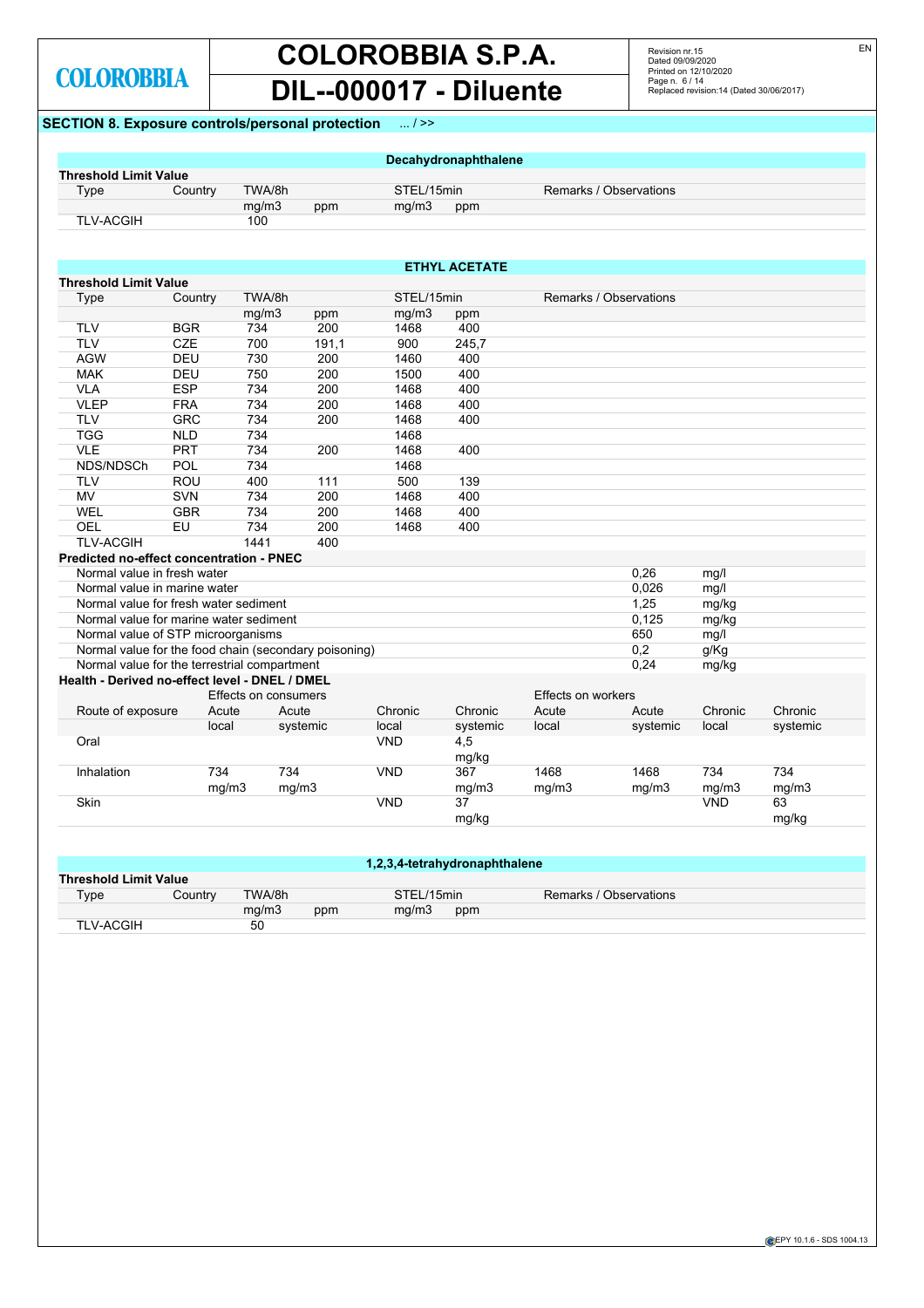Revision nr.15 Dated 09/09/2020 Printed on 12/10/2020 Page n. 7 / 14 Replaced revision:14 (Dated 30/06/2017)

# **SECTION 8. Exposure controls/personal protection** ... / >>

| <b>CYCLOHEXANOL</b>          |            |        |     |            |     |                        |  |
|------------------------------|------------|--------|-----|------------|-----|------------------------|--|
| <b>Threshold Limit Value</b> |            |        |     |            |     |                        |  |
| Type                         | Country    | TWA/8h |     | STEL/15min |     | Remarks / Observations |  |
|                              |            | mg/m3  | ppm | mg/m3      | ppm |                        |  |
| TLV                          | <b>BGR</b> | 200    |     |            |     |                        |  |
| <b>TLV</b>                   | <b>CZE</b> | 200    | 48  | 400        | 94  | <b>SKIN</b>            |  |
| VLA                          | <b>ESP</b> | 208    | 50  |            |     | <b>SKIN</b>            |  |
| <b>VLEP</b>                  | <b>FRA</b> | 200    | 50  | 300        | 75  |                        |  |
| TLV                          | <b>GRC</b> | 200    | 50  |            |     |                        |  |
| <b>TGG</b>                   | <b>NLD</b> |        |     |            |     |                        |  |
| NDS/NDSCh                    | <b>POL</b> | 10     |     |            |     | <b>SKIN</b>            |  |
| TLV                          | <b>ROU</b> | 100    | 25  | 200        | 50  | <b>SKIN</b>            |  |
| MV                           | <b>SVN</b> | 210    | 50  | 840        | 200 | <b>SKIN</b>            |  |
| WEL                          | <b>GBR</b> | 208    | 50  |            |     |                        |  |
| <b>TLV-ACGIH</b>             |            | 205    | 50  |            |     | <b>SKIN</b>            |  |

Legend:

(C) = CEILING ; INHAL = Inhalable Fraction ; RESP = Respirable Fraction ; THORA = Thoracic Fraction.

VND = hazard identified but no DNEL/PNEC available ; NEA = no exposure expected ; NPI = no hazard identified.

# **8.2. Exposure controls**

As the use of adequate technical equipment must always take priority over personal protective equipment, make sure that the workplace is well aired through effective local aspiration

When choosing personal protective equipment, ask your chemical substance supplier for advice.

Personal protective equipment must be CE marked, showing that it complies with applicable standards.

Provide an emergency shower with face and eye wash station.

HAND PROTECTION

Protect hands with category III work gloves (see standard EN 374).

The following should be considered when choosing work glove material: compatibility, degradation, failure time and permeability.

The work gloves' resistance to chemical agents should be checked before use, as it can be unpredictable. The gloves' wear time depends on the duration and type of use.

SKIN PROTECTION

Wear category II professional long-sleeved overalls and safety footwear (see Regulation 2016/425 and standard EN ISO 20344). Wash body with soap and water after removing protective clothing.

Consider the appropriateness of providing antistatic clothing in the case of working environments in which there is a risk of explosion. EYE PROTECTION

Wear airtight protective goggles (see standard EN 166).

In the presence of risks of exposure to splashes or squirts during work, adequate mouth, nose and eye protection should be used to prevent accidental absorption.

RESPIRATORY PROTECTION

If the threshold value (e.g. TLV-TWA) is exceeded for the substance or one of the substances present in the product, wear a mask with a type AX filter, whose limit of use will be defined by the manufacturer (see standard EN 14387). In the presence of gases or vapours of various kinds and/or gases or vapours containing particulate (aerosol sprays, fumes, mists, etc.) combined filters are required. Respiratory protection devices must be used if the technical measures adopted are not suitable for restricting the worker's exposure to the threshold values considered. The protection provided by masks is in any case limited.

If the substance considered is odourless or its olfactory threshold is higher than the corresponding TLV-TWA and in the case of an emergency, wear open-circuit compressed air breathing apparatus (in compliance with standard EN 137) or external air-intake breathing apparatus (in compliance with standard EN 138). For a correct choice of respiratory protection device, see standard EN 529. ENVIRONMENTAL EXPOSURE CONTROLS

The emissions generated by manufacturing processes, including those generated by ventilation equipment, should be checked to ensure compliance with environmental standards.

Product residues must not be indiscriminately disposed of with waste water or by dumping in waterways.

# **SECTION 9. Physical and chemical properties**

## **9.1. Information on basic physical and chemical properties**

| <b>Properties</b>              | Value          | Information |
|--------------------------------|----------------|-------------|
| Appearance                     | liauid         |             |
| Colour                         | transparent    |             |
| Odour                          | characteristic |             |
| Odour threshold                | Not available  |             |
| pН                             | Not available  |             |
| Melting point / freezing point | °C<br>0        |             |
| Initial boiling point          | Not available  |             |
| Boiling range                  | Not available  |             |
|                                |                |             |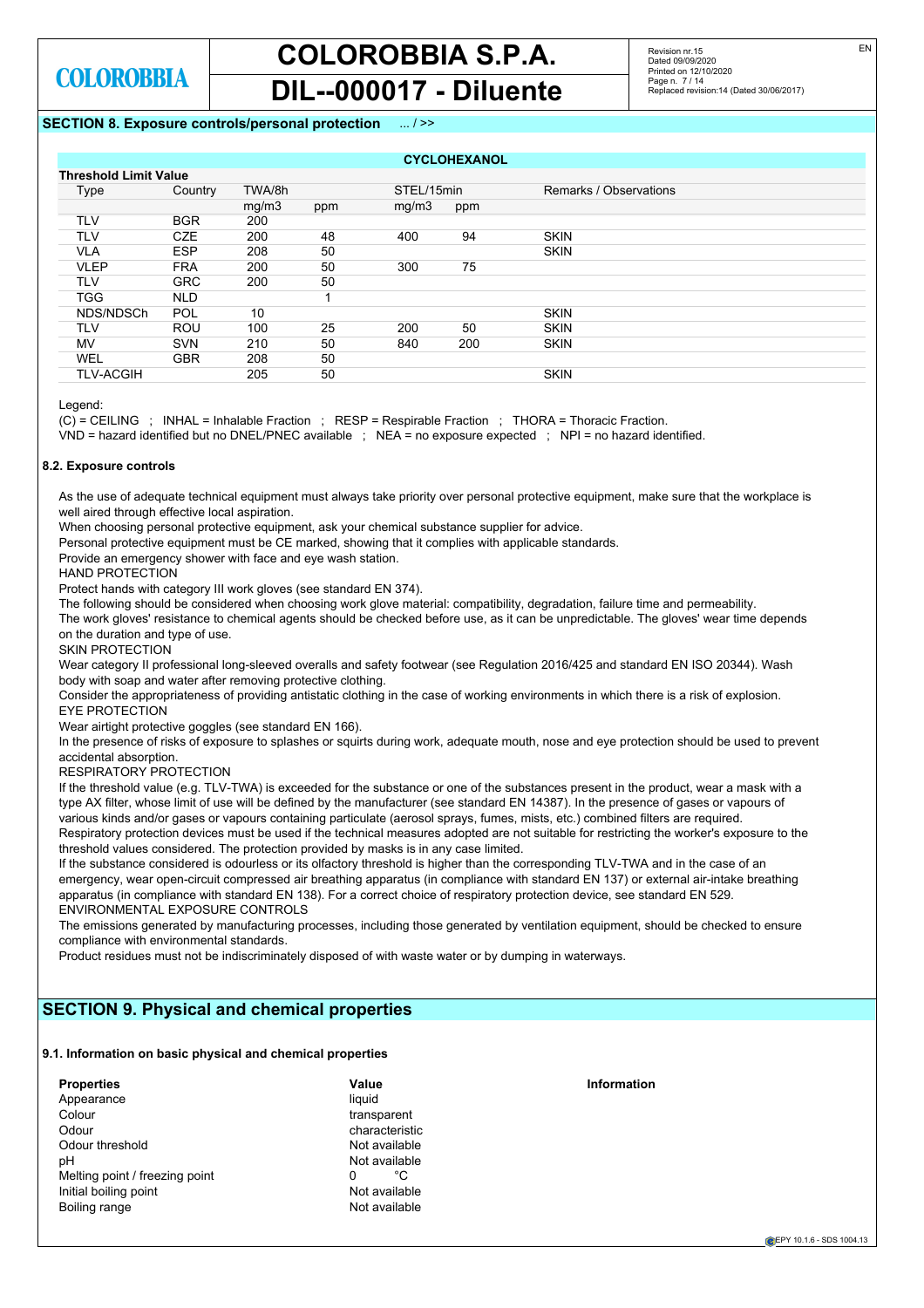# **COLOROBBIA S.P.A.**

# **DIL--000017 - Diluente**

# **SECTION 9. Physical and chemical properties** ... / >>

| Flash point                            | °C<br>19 T $\leq$ 19 |
|----------------------------------------|----------------------|
| <b>Evaporation Rate</b>                | Not available        |
| Flammability of solids and gases       | Not available        |
| Lower inflammability limit             | Not applicable       |
| Upper inflammability limit             | Not applicable       |
| Lower explosive limit                  | Not applicable       |
| Upper explosive limit                  | Not applicable       |
| Vapour pressure                        | Not available        |
| Vapour density                         | Not available        |
| Relative density                       | $0.78 - 0.83$        |
| Solubility                             | insoluble in water   |
| Partition coefficient: n-octanol/water | Not available        |
| Auto-ignition temperature              | Not applicable       |
| Decomposition temperature              | Not available        |
| Viscosity                              | $3 - 8$ $cP$         |
| <b>Explosive properties</b>            | Not available        |
| Oxidising properties                   | Not available        |
|                                        |                      |

# **9.2. Other information**

VOC (Directive 2010/75/EC) : 98,30 %

# **SECTION 10. Stability and reactivity**

# **10.1. Reactivity**

There are no particular risks of reaction with other substances in normal conditions of use.

TURPENTINE Dissolves rubber. ETHYL ACETATE

Decomposes slowly into acetic acid and ethanol under the effect of light, air and water.

# **10.2. Chemical stability**

The product is stable in normal conditions of use and storage.

### **10.3. Possibility of hazardous reactions**

The vapours may also form explosive mixtures with the air.

#### CYCLOHEXANE

May react violently with: strong oxidants,liquid nitric oxide.Forms explosive mixtures with: air.

# TURPENTINE

Reacts violently with: strong oxidising agents,chlorine.On contact with: tin chloride.Fire hazard.Dissolves rubber.Develops heat on contact with: calcium hypochlorite,chromium trioxide,chromium oxychloride,tin (IV) chloride.Risk of explosion on contact with: nitric acid,fluorine.

In oxygen atmospheres it generates explosive peroxides.

#### ETHYL ACETATE

Risk of explosion on contact with: alkaline metals,hydrides,oleum.May react violently with: fluorine,strong oxidising agents,chlorosulphuric acid,potassium tert-butoxide.Forms explosive mixtures with: air.

# CYCLOHEXANOL

Risk of explosion on contact with: nitric acid,strong oxidising agents.May react dangerously with: alkaline metals,chromium trioxide.Forms explosive mixtures with: air.

### **10.4. Conditions to avoid**

Avoid overheating. Avoid bunching of electrostatic charges. Avoid all sources of ignition.

# ETHYL ACETATE

Avoid exposure to: light,sources of heat,naked flames.

# CYCLOHEXANOL

Avoid exposure to: sources of heat,naked flames.

# **10.5. Incompatible materials**

### CYCLOHEXANE

Incompatible materials: natural rubbers,neoprene,polyvinyl chloride,polyethylene.

ETHYL ACETATE

Incompatible with: acids,bases,strong oxidants,aluminium,nitrates,chlorosulphuric acid.Incompatible materials: plastic materials.

EN

**EPY 10.1.6 - SDS 1004.13**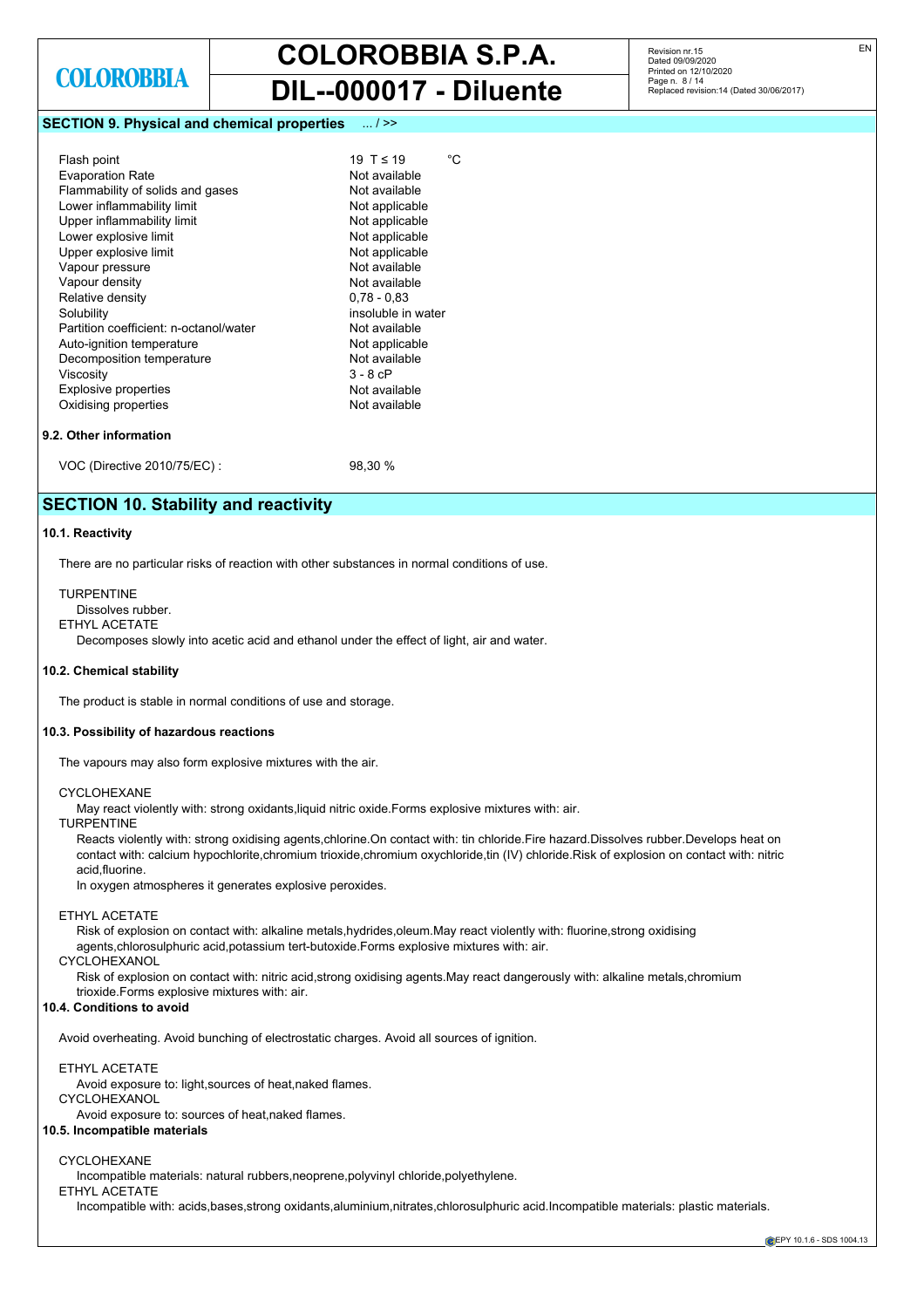# **COLOROBBIA S.P.A.**

**DIL--000017 - Diluente**

Revision nr.15 Dated 09/09/2020 Printed on 12/10/2020 Page n. 9 / 14 Replaced revision:14 (Dated 30/06/2017)

# **SECTION 10. Stability and reactivity** ... / >>

CYCLOHEXANOL

Incompatible with: strong oxidants.Incompatible materials: plastic materials.

**10.6. Hazardous decomposition products**

In the event of thermal decomposition or fire, gases and vapours that are potentially dangerous to health may be released.

### **TURPENTINE**

May develop: acyclic terpenes, monocyclic terpenes, hydroterpenes, pyrones, cymenes.

# **SECTION 11. Toxicological information**

In the absence of experimental data for the product itself, health hazards are evaluated according to the properties of the substances it contains, using the criteria specified in the applicable regulation for classification.

It is therefore necessary to take into account the concentration of the individual hazardous substances indicated in section 3, to evaluate the toxicological effects of exposure to the product.

1,2,3,4-tetrahydronaphthalene Informazioni riferite al 1,2,3,4-tetraidronaftalene: LD50 orale ratto : 2860 mg/Kg LD50 pelle coniglio: 16710 mg/Kg Pelle : moderatamente irritante Non sensibilizzante Occhi : non irritante.

1,2,3,4-tetrahydronaphthalene Informazioni riferite al 1,2,3,4-tetraidronaftalene: LD50 orale ratto : 2860 mg/Kg LD50 pelle coniglio: 16710 mg/Kg Pelle : moderatamente irritante Non sensibilizzante Occhi : non irritante.

# **11.1. Information on toxicological effects**

Metabolism, toxicokinetics, mechanism of action and other information

#### Information not available

Information on likely routes of exposure

### CYCLOHEXANE

WORKERS: inhalation; contact with the skin. POPULATION: ingestion of contaminated food or water; inhalation of ambient air; contact with the skin of products containing the substance.

Delayed and immediate effects as well as chronic effects from short and long-term exposure

#### CYCLOHEXANE

Irritating for the skin and mucous membranes, and may be absorbed by the skin; nerve damage can occur at high doses and is largely due to the cyclohexanone, its metabolite.

### Interactive effects

#### CYCLOHEXANE The substance may enhance the effects of agents such as tri-ortho-cresyl phosphate (TOCP).

### ACUTE TOXICITY

ATE (Inhalation) of the mixture: 9,04 mg/l ATE (Oral) of the mixture: 1666,67 mg/kg ATE (Dermal) of the mixture:  $>2000 \text{ mg/kg}$ 

TURPENTINE<br>LD50 (Oral)

CYCLOHEXANE LD50 (Oral) > 5000 mg/kg Rat LC50 (Inhalation) 13,9 mg/l/4h Rat

5760 mg/kg Rat

LD50 (Dermal)  $>$  2000 mg/kg Rabbit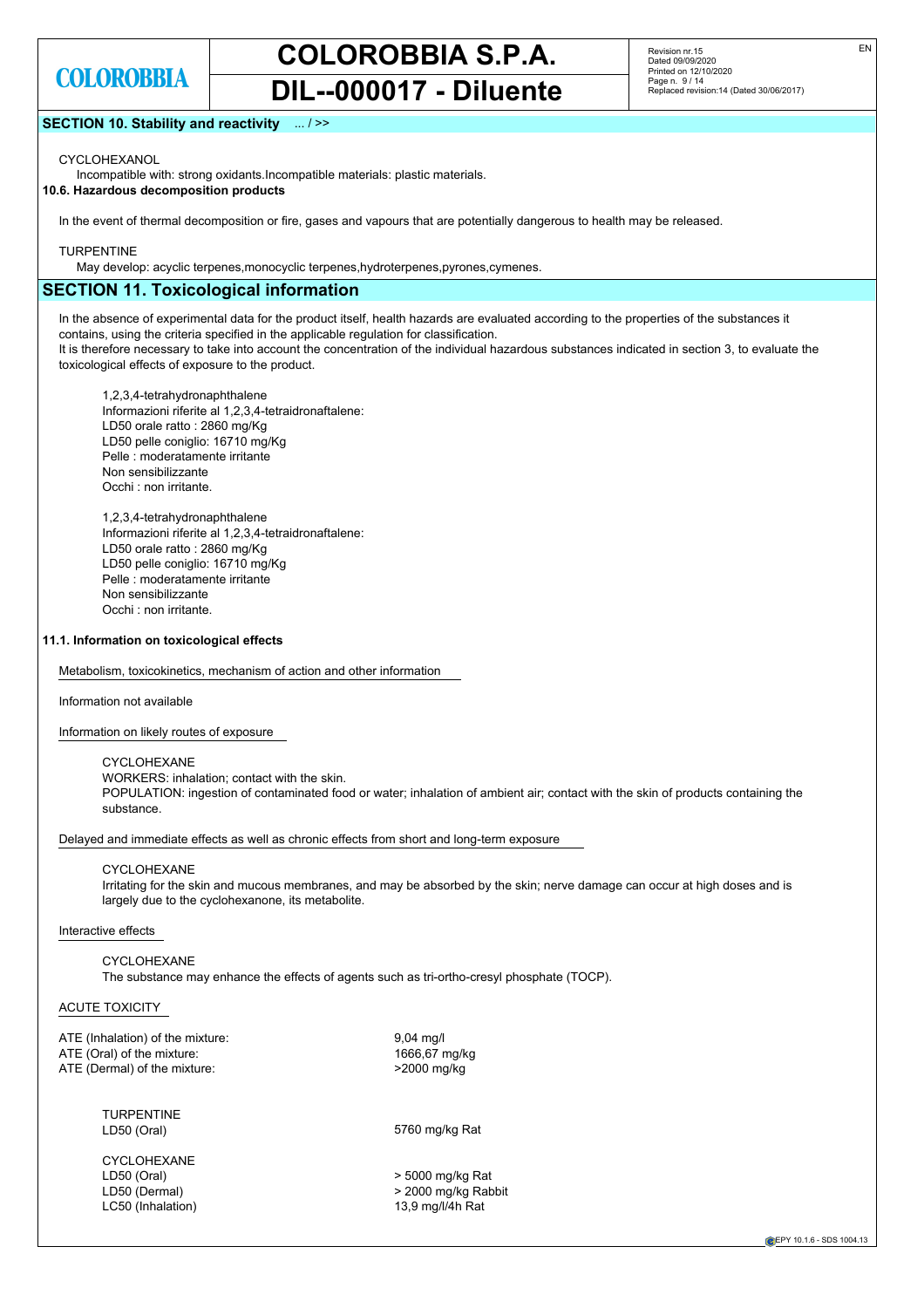Revision nr.15 Dated 09/09/2020 Printed on 12/10/2020 Page n. 10 / 14 Replaced revision:14 (Dated 30/06/2017)

# **SECTION 11. Toxicological information** ... / >>

## SKIN CORROSION / IRRITATION

Corrosive for the skin

SERIOUS EYE DAMAGE / IRRITATION

Causes serious eye damage

RESPIRATORY OR SKIN SENSITISATION

Sensitising for the skin May produce an allergic reaction. Contains: Citronella Oil, Java

GERM CELL MUTAGENICITY

Does not meet the classification criteria for this hazard class

CARCINOGENICITY

Suspected of causing cancer

REPRODUCTIVE TOXICITY

Does not meet the classification criteria for this hazard class

STOT - SINGLE EXPOSURE

May cause drowsiness or dizziness

STOT - REPEATED EXPOSURE

Does not meet the classification criteria for this hazard class

ASPIRATION HAZARD

Toxic for aspiration

# **SECTION 12. Ecological information**

This product is dangerous for the environment and highly toxic for aquatic organisms. In the long term, it have negative effects on aquatic environment.

### **12.1. Toxicity**

CYCLOHEXANE LC50 - for Fish 1990 100 100 100 4,53 mg/l/96h Pimephales promelas EC50 - for Crustacea 3,89 mg/l/48h Daphnia magna EC50 - for Algae / Aquatic Plants 32,7 mg/l/72h Chlorella vulgaris

## **12.2. Persistence and degradability**

Petroleum distillates, charcoal, vegetable extracts: they are mixtures of paraffinic, naphthenic, diterpenic and aromatic hydrocarbons. Their behaviour on the environment depends on the concentration. In each case use, according to good working practices, avoiding disposal in the environment. As a rule, the product is poorly biodegradable. TURPENTINE

Oil distillates, coal, plant extracts: they are blends of parafin hydrocarbons, naphthenes, diterpenes and aromatics. Their behaviour in the environment depends on their composition. In any case they should be used according to good working practice, avoiding discharge into the environment.

TURPENTINE Solubility in water  $0.1 - 100$  mg/l Rapidly degradable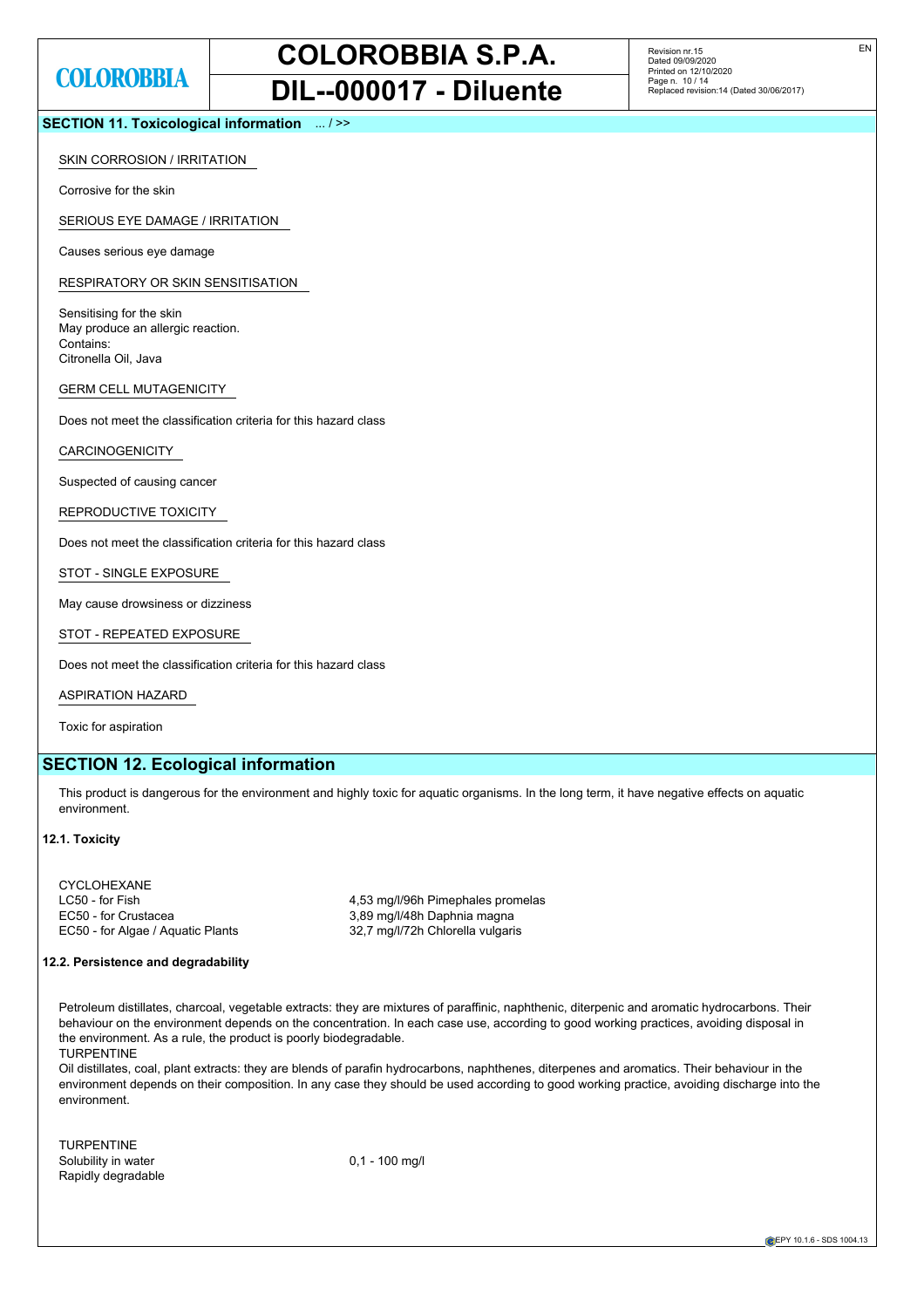Revision nr.15 Dated 09/09/2020 Printed on 12/10/2020 Page n. 11 / 14 Replaced revision:14 (Dated 30/06/2017)

# **SECTION 12. Ecological information** ... / >>

| <b>CYCLOHEXANE</b><br>Solubility in water<br>Rapidly degradable       | $0,1 - 100$ mg/l |
|-----------------------------------------------------------------------|------------------|
| <b>CYCLOHEXANOL</b><br>Solubility in water<br>Rapidly degradable      | 36000 mg/l       |
| ETHYL ACETATE<br>Solubility in water<br>Rapidly degradable            | > 10000 mg/l     |
| 12.3. Bioaccumulative potential                                       |                  |
| <b>CYCLOHEXANE</b><br>Partition coefficient: n-octanol/water          | 3,44             |
| <b>CYCLOHEXANOL</b><br>Partition coefficient: n-octanol/water         | 1,25             |
| FTHYI ACFTATF<br>Partition coefficient: n-octanol/water<br><b>BCF</b> | 0,68<br>30       |
| 12.4. Mobility in soil                                                |                  |
| <b>CYCLOHEXANE</b><br>Partition coefficient: soil/water               | 2,89             |

# **12.5. Results of PBT and vPvB assessment**

On the basis of available data, the product does not contain any PBT or vPvB in percentage ≥ than 0,1%.

# **12.6. Other adverse effects**

Information not available

# **SECTION 13. Disposal considerations**

# **13.1. Waste treatment methods**

Reuse, when possible. Product residues should be considered special hazardous waste. The hazard level of waste containing this product should be evaluated according to applicable regulations.

Disposal must be performed through an authorised waste management firm, in compliance with national and local regulations. Waste transportation may be subject to ADR restrictions.

CONTAMINATED PACKAGING

Contaminated packaging must be recovered or disposed of in compliance with national waste management regulations.

# **SECTION 14. Transport information**

# **14.1. UN number**

ADR / RID, IMDG, IATA: 1263

# **14.2. UN proper shipping name**

| ADR / RID: | PAINT or PAINT RELATED MATERIAL               |
|------------|-----------------------------------------------|
| IMDG:      | PAINT or PAINT RELATED MATERIAL (CYCLOHEXANE) |
| IATA:      | PAINT or PAINT RELATED MATERIAL               |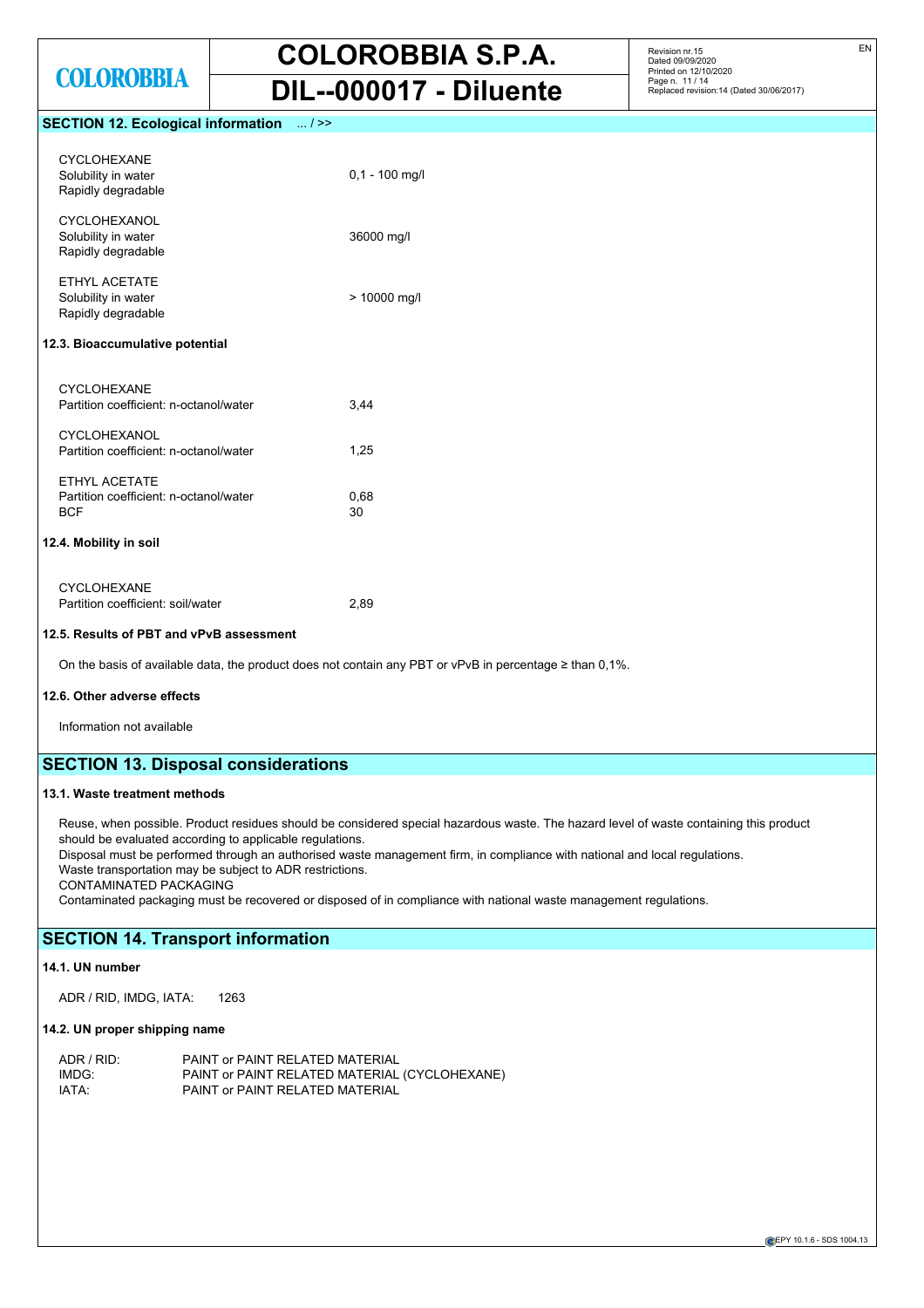# **COLOROBBIA S.P.A. DIL--000017 - Diluente**

Revision nr.15 Dated 09/09/2020 Printed on 12/10/2020 Page n. 12 / 14 Replaced revision:14 (Dated 30/06/2017)

# **SECTION 14. Transport information** ... / >>

# **14.3. Transport hazard class(es)**

| ADR / RID: | Class: 3 | Label: 3 |
|------------|----------|----------|
| IMDG:      | Class: 3 | Label: 3 |
| IATA:      | Class: 3 | Label: 3 |



### **14.4. Packing group**

ADR / RID, IMDG, IATA: II

### **14.5. Environmental hazards**

| ADR / RID: | <b>Environmentally Hazardous</b> |
|------------|----------------------------------|
|            |                                  |

IMDG: Marine Pollutant



IATA: NO

For Air transport, environmentally hazardous mark is only mandatory for UN 3077 and UN 3082.

# **14.6. Special precautions for user**

| ADR / RID: | HIN - Kemler: 33<br>Special Provision: 640C | Limited Quantities: 5 L | Tunnel restriction code: (D/E) |
|------------|---------------------------------------------|-------------------------|--------------------------------|
| IMDG:      | EMS: F-E, S-E                               | Limited Quantities: 5 L |                                |
| IATA:      | Cargo:                                      | Maximum quantity: 60 L  | Packaging instructions: 364    |
|            | Pass.:                                      | Maximum quantity: 5 L   | Packaging instructions: 353    |
|            | Special Instructions:                       | A3, A72, A192           |                                |

## **14.7. Transport in bulk according to Annex II of Marpol and the IBC Code**

Information not relevant

# **SECTION 15. Regulatory information**

# **15.1. Safety, health and environmental regulations/legislation specific for the substance or mixture**

Seveso Category - Directive 2012/18/EC: P5c-H2-E1

Restrictions relating to the product or contained substances pursuant to Annex XVII to EC Regulation 1907/2006 **Product** 

| , , vuuv            |          |                    |
|---------------------|----------|--------------------|
| Point               | $3 - 40$ |                    |
| Contained substance |          |                    |
| Point               | 57       | <b>CYCLOHEXANE</b> |

Substances in Candidate List (Art. 59 REACH)

On the basis of available data, the product does not contain any SVHC in percentage ≥ than 0,1%.

Substances subject to authorisation (Annex XIV REACH)

**None** 

Substances subject to exportation reporting pursuant to (EC) Reg. 649/2012: **None** 

# Substances subject to the Rotterdam Convention:

None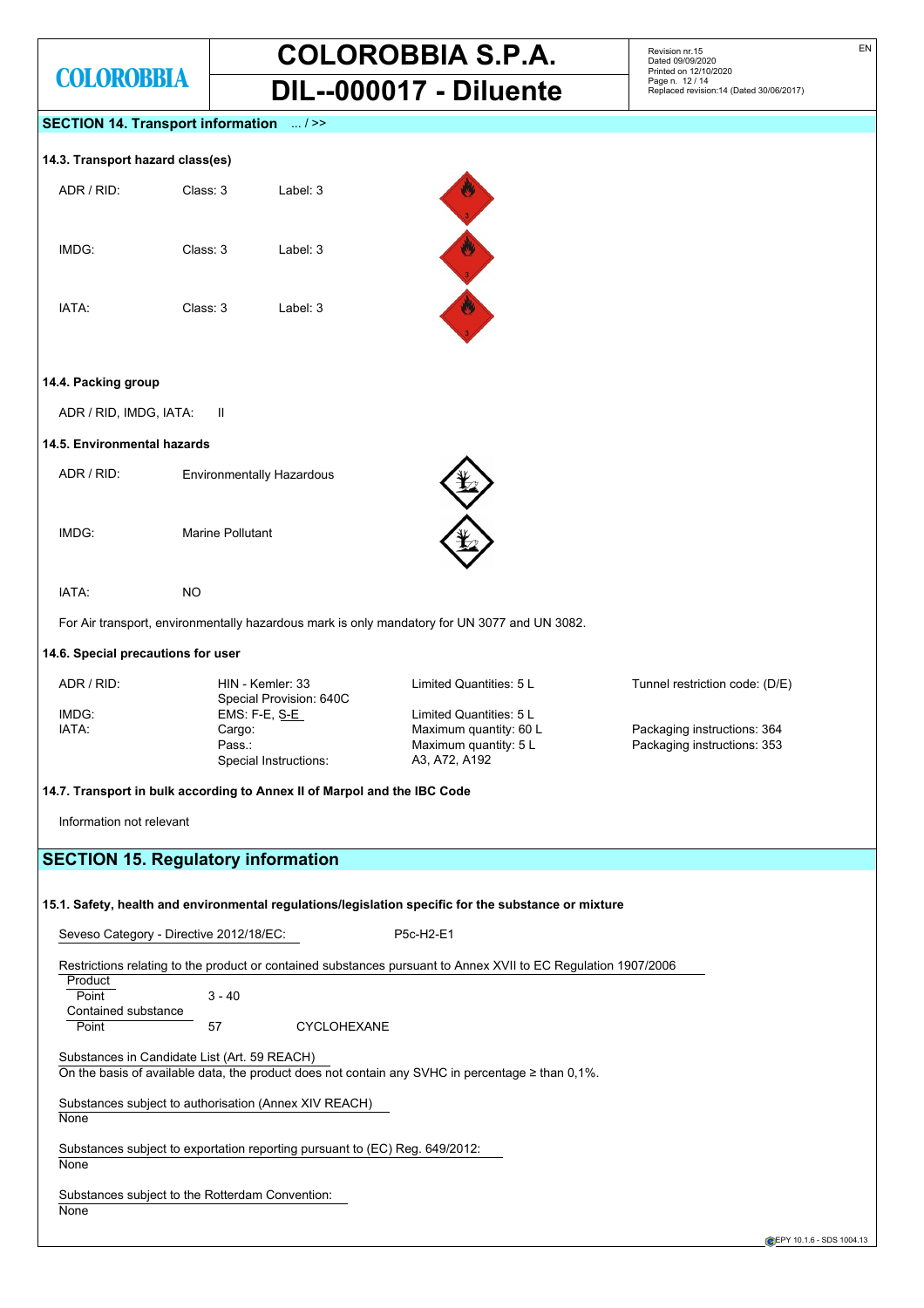Revision nr.15 Dated 09/09/2020 Printed on 12/10/2020 Page n. 13 / 14 Replaced revision:14 (Dated 30/06/2017)

# **SECTION 15. Regulatory information** ... / >>

Substances subject to the Stockholm Convention: None

Healthcare controls

Workers exposed to this chemical agent must not undergo health checks, provided that available risk-assessment data prove that the risks related to the workers' health and safety are modest and that the 98/24/EC directive is respected.

#### **15.2. Chemical safety assessment**

A chemical safety assessment has not been performed for the preparation/for the substances indicated in section 3.

# **SECTION 16. Other information**

Text of hazard (H) indications mentioned in section 2-3 of the sheet:

| Flam. Liq. 2             | Flammable liquid, category 2                                       |
|--------------------------|--------------------------------------------------------------------|
| Flam. Lig. 3             | Flammable liquid, category 3                                       |
| Carc. <sub>2</sub>       | Carcinogenicity, category 2                                        |
| Acute Tox. 3             | Acute toxicity, category 3                                         |
| <b>Acute Tox. 4</b>      | Acute toxicity, category 4                                         |
| Asp. Tox. 1              | Aspiration hazard, category 1                                      |
| Skin Corr. 1B            | Skin corrosion, category 1B                                        |
| Eye Dam. 1               | Serious eye damage, category 1                                     |
| Eye Irrit. 2             | Eye irritation, category 2                                         |
| Skin Irrit. 2            | Skin irritation, category 2                                        |
| STOT SE3                 | Specific target organ toxicity - single exposure, category 3       |
| Skin Sens. 1             | Skin sensitization, category 1                                     |
| <b>Aquatic Acute 1</b>   | Hazardous to the aquatic environment, acute toxicity, category 1   |
| <b>Aquatic Chronic 1</b> | Hazardous to the aquatic environment, chronic toxicity, category 1 |
| <b>Aquatic Chronic 2</b> | Hazardous to the aquatic environment, chronic toxicity, category 2 |
| H <sub>225</sub>         | Highly flammable liquid and vapour.                                |
| H <sub>226</sub>         | Flammable liquid and vapour.                                       |
| H351                     | Suspected of causing cancer.                                       |
| H331                     | Toxic if inhaled.                                                  |
| H302                     | Harmful if swallowed.                                              |
| H312                     | Harmful in contact with skin.                                      |
| H332                     | Harmful if inhaled.                                                |
| H304                     | May be fatal if swallowed and enters airways.                      |
| H314                     | Causes severe skin burns and eye damage.                           |
| H318                     | Causes serious eye damage.                                         |
| H319                     | Causes serious eye irritation.                                     |
| H315                     | Causes skin irritation.                                            |
| H335                     | May cause respiratory irritation.                                  |
| H317                     | May cause an allergic skin reaction.                               |
| H336                     | May cause drowsiness or dizziness.                                 |
| H400                     | Very toxic to aquatic life.                                        |
| H410                     | Very toxic to aquatic life with long lasting effects.              |
| H411                     | Toxic to aquatic life with long lasting effects.                   |
| <b>EUH019</b>            | May form explosive peroxides.                                      |
| <b>EUH066</b>            | Repeated exposure may cause skin dryness or cracking.              |
|                          |                                                                    |

LEGEND:

- ADR: European Agreement concerning the carriage of Dangerous goods by Road
- CAS NUMBER: Chemical Abstract Service Number
- CE50: Effective concentration (required to induce a 50% effect)
- CE NUMBER: Identifier in ESIS (European archive of existing substances)
- CLP: EC Regulation 1272/2008
- DNEL: Derived No Effect Level
- EmS: Emergency Schedule
- GHS: Globally Harmonized System of classification and labeling of chemicals
- IATA DGR: International Air Transport Association Dangerous Goods Regulation
- IC50: Immobilization Concentration 50%
- IMDG: International Maritime Code for dangerous goods
- IMO: International Maritime Organization
- INDEX NUMBER: Identifier in Annex VI of CLP
- LC50: Lethal Concentration 50%
- LD50: Lethal dose 50%
- OEL: Occupational Exposure Level